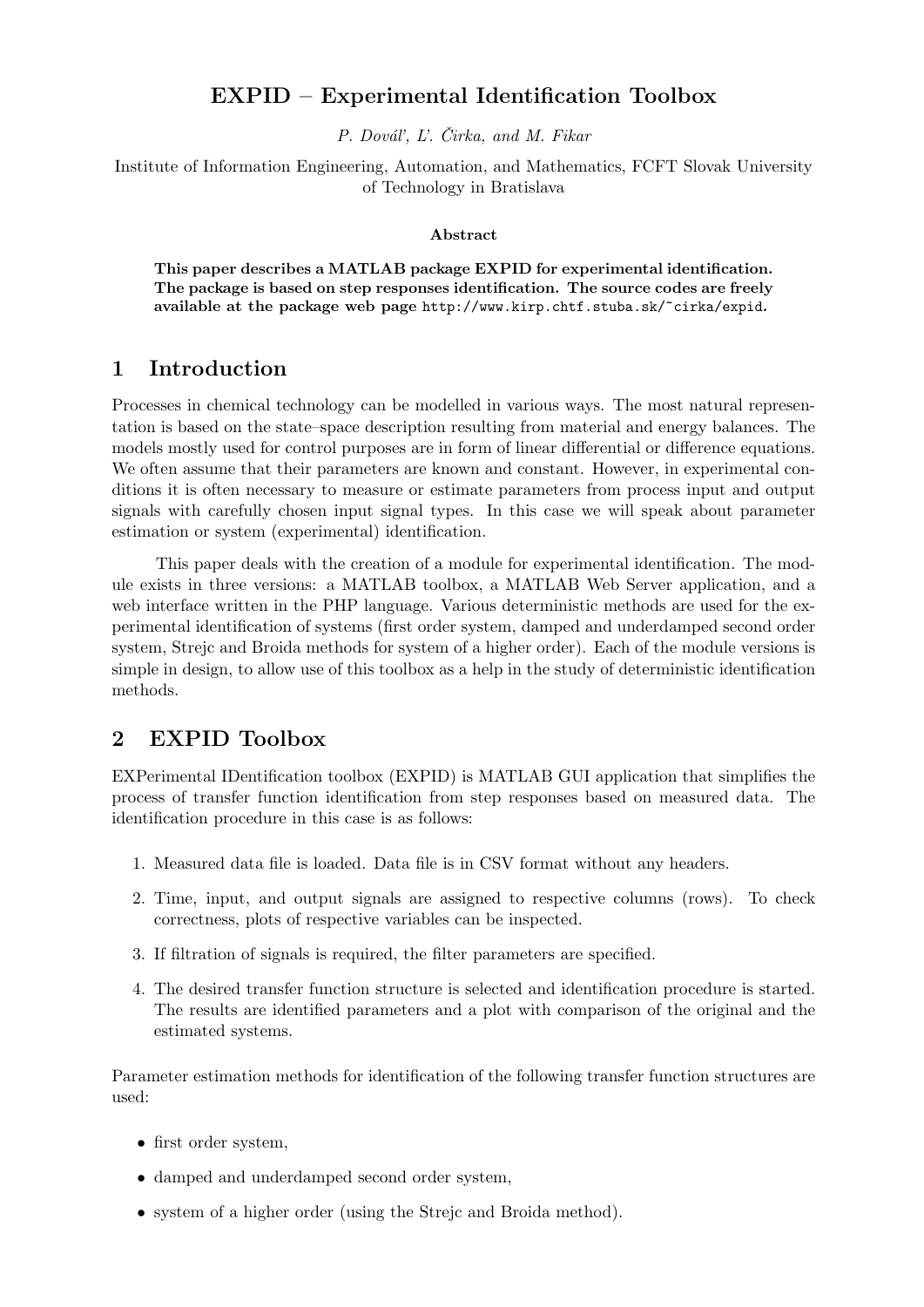



Detailed theoretical foundations of respective methods can be found for example in [2].

The EXPID toolbox can be used under MATLAB 6.x and 7.x. The installation procedure is standard. It suffices to append to the standard MATLAB path the directory where all the files have been copied. GUI can be invoked by typing expid at the MATLAB command line.

#### Working with EXPID

- 1. Run EXPID;
- 2. Click on Loading  $\gg$  in Load data box (Fig. 1 left);
- 3. Choose the file name for processing and click  $Open<sup>1</sup>$  (Fig. 1 right);
- 4. Set the vector types (row or column (Fig. 2 left)) and time, input and output vectors (Fig. 2 right). The button Data updating  $\gg$  actualises the settings and plots. Then, it proceeds (Fig. 3) to continue with identification setup. The window heading contains information about the number of step responses;
- 5. Filtration settings. Fig. 4 (left) shows standard settings without any filtration and Fig. 4 (right) settings with low-pass filter characterised by its degree  $(N)$  and corner frequency  $(W_n \in (0,1));$
- 6. Selection of identification method and its parameters (Fig. 5):
	- Setting Step response defines selection of respective step responses that will be used for identification. These can be defined as vectors (e.g.  $[5]$  – only the fifth,  $[3:7]$  – the third to the seventh, [2:7,10], etc). If this parameter is void all step responses will be taken into account.
	- Strejc or Broida methods show sometimes problems with the choice of times  $t_u$  and  $t_n$  and their ratio  $t_u/t_n$  can be too large. In that case it is advantageous to divide  $t_u$  into two parts:  $t_u = t_{uf} + D_u$  where  $D_u$  represents time delay. The overall time delay will then be given as sum of  $D_u$  and calculated time delay.
	- If the first order transfer function is considered, two point on step response are needed (Point 1 and Point 2) from range 0 to 100%. We assume here that output at step change time is zero and its new steady state value is 100%. Recommended values are between 10% and 40% for Point 1 and between 70% and 90% for Point 2.
- 7. Finally, button Identification  $\gg$  starts the procedure. Results can be viewed in the result of identification part (Fig. 6). Comparison of step responses of the unknown process and estimated model is shown in Fig. 7.

#### EXPID menu

Exit EXPID - quit EXPID

Exit Save as - saves the last successful identification in form of structured data.

 $1$ <sup>1</sup>Text files saved in ASCII format containing only data meant for processing of row or column vectors. The files should not include headings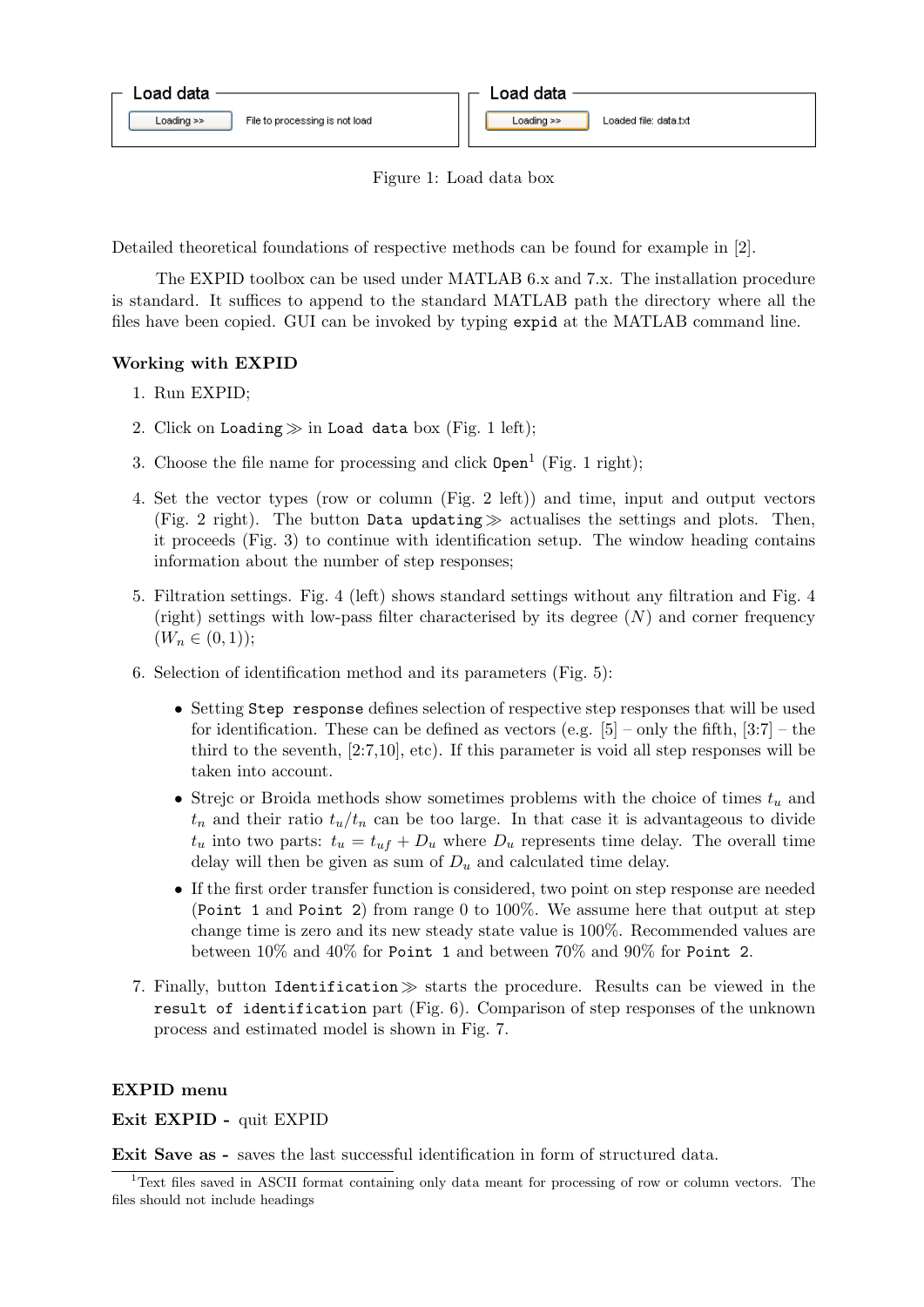| Vectors type                      |                 | Vectors type                                    |
|-----------------------------------|-----------------|-------------------------------------------------|
|                                   |                 |                                                 |
| row vectors                       | Row no.<br>time | Irow vectors<br>Row no.<br>Itime                |
| l column vectors i<br>row vectors | input           | time                                            |
| Data updating >>                  | output          | <b>input</b><br>Data updating >><br>o<br>output |
|                                   |                 |                                                 |

Figure 2: Vectors type box



Figure 3: Input and output data

| Data filtration          | Data filtration          |
|--------------------------|--------------------------|
| Degree of polynomial - N | Degree of polynomial - N |
| 6.                       | data filtration          |
| ldo not filter data      | - 6                      |
| $Plot \gg$               | $Plot \gg$               |
| Frequency - Wn I         | Frequency - Wn           |
| $-0.1$                   | 0.1                      |

Figure 4: Data filtration box

| Identification-                                                |                    | Identification                  |         |
|----------------------------------------------------------------|--------------------|---------------------------------|---------|
| First order system<br>$\checkmark$                             | max. 22            | First order system              | max.22  |
| First order system                                             | lunctions<br>1:21  | Transfer functions              | 11:21   |
| Second order damped system<br>Second order under-damped system | he delay<br>0      | Expected time delay             |         |
| Strejc method                                                  | 20<br>%<br>Point 1 | Point 1                         | 20<br>% |
| Broida method<br><del>monumental</del>                         | 80<br>%<br>Point 2 | Identification $\gg$<br>Point 2 | 80<br>% |

Figure 5: Identification box

| Result of identification∈    |                                      |  |  |
|------------------------------|--------------------------------------|--|--|
| First order system           | Sum of squares of the<br>deviations: |  |  |
| $K = 2.4951$<br>$T = 7.4778$ | 7.8568                               |  |  |
| $D = 4.1801$<br>$n = 1$      |                                      |  |  |

Figure 6: Result of identification box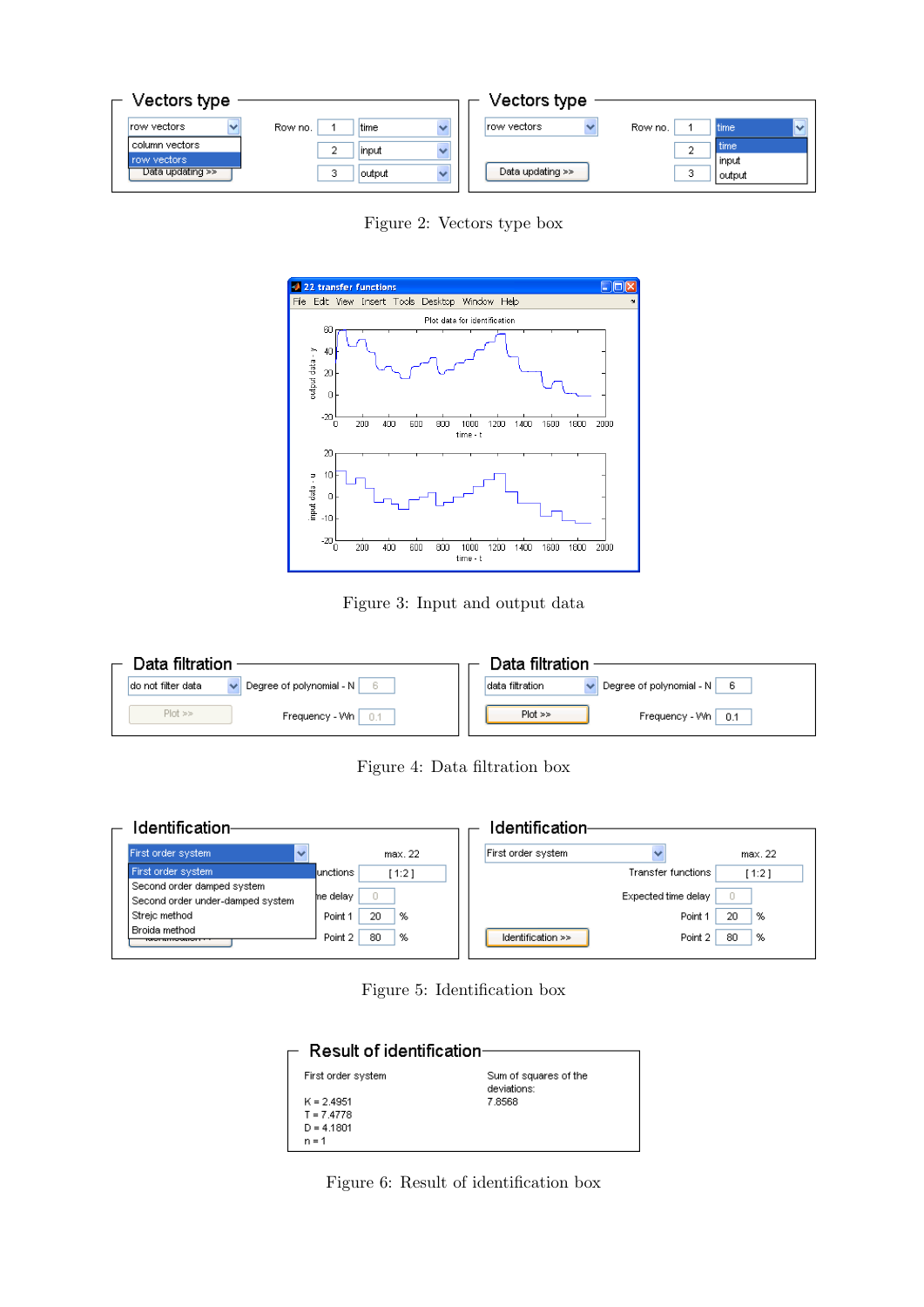

Figure 7: Comparison of step responses of unknown process and estimated model

Language - changes the language (English (default) and Slovak language supported).

Plot setting - setting that allows you to draw the progress of the identification into one, two or no graph.

Help - shows the EXPID manual, web pages for support and information about EXPID.

#### Change of default values

Some changes of default values can be done directly in expid.m file:

- Slovak language setting (line 96): expid gendata.language  $== 'sk':$
- English language setting (line 96): expid\_gendata.language ==  $'en$ ;
- "Show no graph" setting (line 97): expid\_gendata.depicture == 0;
- "Show only one graph" setting (line 97): expid\_gendata.depicture == 1;
- "Show two graphs" setting (line 97): expid\_gendata.depicture == 2;

# 3 EXPID modification

Two modifications of EXPID toolbox have been created that are suitable for Internet. The first one is based on the MATLAB Web Server (MWS) and the second one is implemented entirely in the scripting language PHP.

#### 3.1 MWS Application of the EXPID

We have coupled the EXPID tool with Internet using MWS. To simplify the workflow for the user, the left part contains menu and the right part corresponding information (identification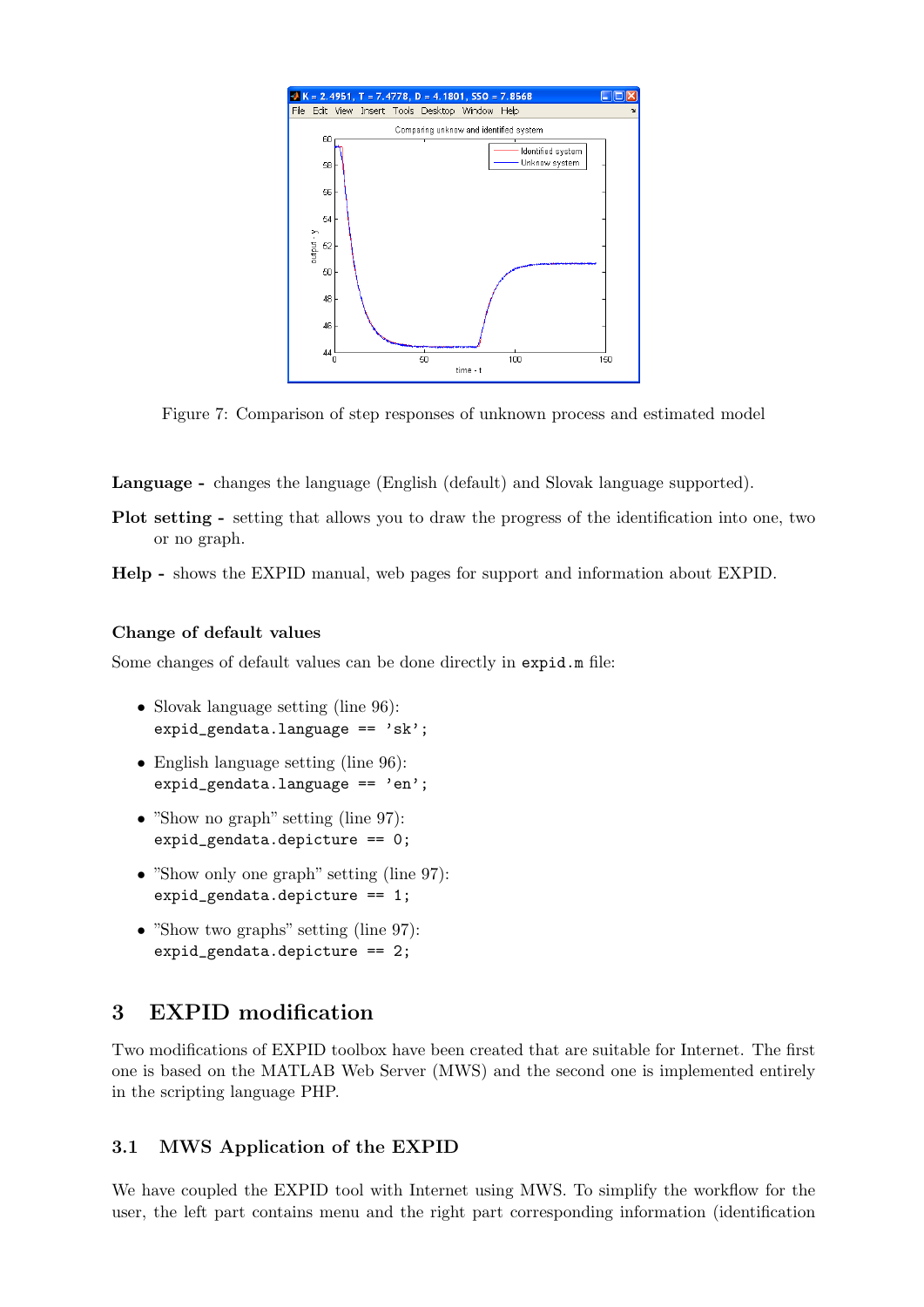| Hlavná stránka                                             | Systém 1. rádu                                                                                                                                                                                                        |
|------------------------------------------------------------|-----------------------------------------------------------------------------------------------------------------------------------------------------------------------------------------------------------------------|
| Systém 1. rádu<br>Teória                                   | Predpokladajme prenosovú funkciu (prenos) v tvare                                                                                                                                                                     |
| ldentifikácia                                              | $F(s) = K / (Ts+1) * e^{-Ds}$                                                                                                                                                                                         |
| Aperiodický systém 2. rádu<br><b>Teória</b>                | kde K je zosilnenie. T je časová konštanta a D je dopravné oneskorenie systému.<br>Zosilnenie systému je dané vzťahom                                                                                                 |
| <b>Identifikácia</b><br>Periodický systém 2. rádu          | $K = (y(int) - y(0))/(u(int) - u(0)).$                                                                                                                                                                                |
| Teória<br>Identifikácia                                    | Na výpočet parametrov prenosu sú potrebné 2 body na danej prechodovej charakteristike (obr. 1) definované<br>súradnicami [t <sub>1</sub> , y <sub>1</sub> ] a [t <sub>2</sub> , y <sub>2</sub> ]. Potom možno napísať |
| Strejcova metóda<br>Teória<br>Identifikácia                | $y_1 = K(1-e^{-(t_1-D)/T})$<br>$y_2 = K(1-e^{-(t_2-D)/T})$                                                                                                                                                            |
| Broidova metóda                                            | Vzájomnou úpravou týchto vzťahov dostaneme                                                                                                                                                                            |
| <b>Teória</b><br>Identifikácia                             | $T = (t_2-t_1) / ln[(K-y_1) / (K-y_2)]$                                                                                                                                                                               |
| Autor: Bo. Pavel Doval<br>Školiteľ: Ing. Ľuboš Čirka, Phd. | $D = (t_2x-t_1) / (x-1)$<br>kde                                                                                                                                                                                       |

#### Figure 8: MWS Application of the EXPID

|                                                                                                                                     | identifikácia   teória identifikácie                                                                                                                                                                                                                                                                                                          |  |  |  |
|-------------------------------------------------------------------------------------------------------------------------------------|-----------------------------------------------------------------------------------------------------------------------------------------------------------------------------------------------------------------------------------------------------------------------------------------------------------------------------------------------|--|--|--|
| Súbor                                                                                                                               | Vyhľadať                                                                                                                                                                                                                                                                                                                                      |  |  |  |
| Metóda                                                                                                                              | Strejcova metóda<br>٧<br>Dalei »                                                                                                                                                                                                                                                                                                              |  |  |  |
| TÁTO WWW STRÁNKA JE ZAMERANÁ NA IDENTIFIKÁCIU<br>NEZNÁMYCH SYSTÉMOV POMOCOU DETERMINISTICKÝCH METÓD                                 |                                                                                                                                                                                                                                                                                                                                               |  |  |  |
| Konkrétne ide o identifikáciu neznámeho systému ako:                                                                                |                                                                                                                                                                                                                                                                                                                                               |  |  |  |
| I. Systém 1. rádu<br>II. aperiodický systém 2. rádu<br>III. periodický systém 2. rádu<br>IV. Streicova metóda<br>V. Broidova metóda |                                                                                                                                                                                                                                                                                                                                               |  |  |  |
| Postup identifikácie na tejto stránke je nasledovný:                                                                                |                                                                                                                                                                                                                                                                                                                                               |  |  |  |
|                                                                                                                                     | I. Pripravíte si súbor, ktorý bude podobný súboru zobrazenému príkladom 1. Tento súbor musí byť<br>uložený v ascii formáte a jednotlivé stĺpce predstavujú vektory času, vstupu do systému a výstupu zo<br>systému. Zároveň tento súbor nesmie obsahovať hlavičku.<br>II. Vyberiete si metódu identifikácie a kliknite na tlačidlo "Ďalei »". |  |  |  |
|                                                                                                                                     |                                                                                                                                                                                                                                                                                                                                               |  |  |  |

Figure 9: PHP module of the EXPID

theory, forms for MWS, etc). Each method contains links to theoretical foundation of the methods and actual identification procedure (Fig. 8).

### 3.2 PHP module of the EXPID

This solution does not depend on MWS. Rather, it re-implements necessary elements directly using scripting language PHP. The web page is divided into three parts (Fig. 9):

- menu containing links to index and theory;
- specification of file and selection of identification method,
- results and graphs.

More information about both Internet applications can be found in [1].